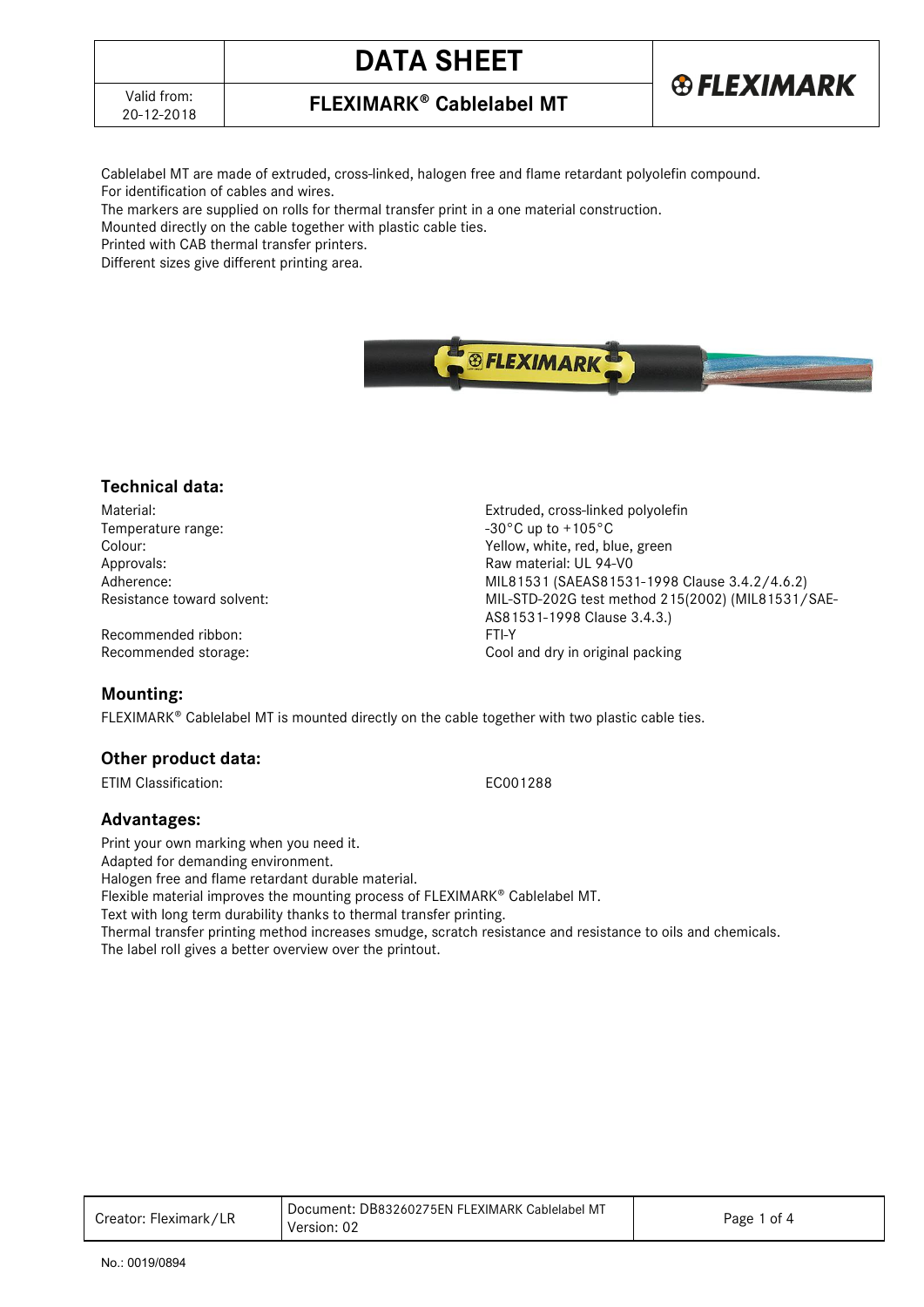# **DATA SHEET**



## 20-12-2018 **FLEXIMARK Cablelabel MT**

## **Product data:**

| <b>LAPP</b> | <b>Article designation</b> | Colour | Size WxH | Content | PU |
|-------------|----------------------------|--------|----------|---------|----|
| Part no.    |                            |        | (mm)     | (unit)  |    |
| 83250275    | Cablelabel MT 60x10 YE     | Yellow | 60x10    | 1000    |    |
| 83250276    | Cablelabel MT 60x10 WH     | White  | 60x10    | 1000    |    |
| 83250277    | Cablelabel MT 60x10 RD     | Red    | 60x10    | 1000    |    |
| 83250278    | Cablelabel MT 60x10 BU     | Blue   | 60x10    | 1000    |    |
| 83250279    | Cablelabel MT 60x10 GN     | Green  | 60x10    | 1000    |    |
|             |                            |        |          |         |    |
| 83250280    | Cablelabel MT 75x15 YE     | Yellow | 75x15    | 1000    |    |
| 83250281    | Cablelabel MT 75x15 WH     | White  | 75x15    | 1000    |    |
| 83250282    | Cablelabel MT 75x15 RD     | Red    | 75x15    | 1000    |    |
| 83250283    | Cablelabel MT 75x15 BU     | Blue   | 75x15    | 1000    |    |
| 83250284    | Cablelabel MT 75x15 GN     | Green  | 75x15    | 1000    |    |
|             |                            |        |          |         |    |
| 83250285    | Cablelabel MT 75x25 YE     | Yellow | 75x25    | 500     |    |
| 83250286    | Cablelabel MT 75x25 WH     | White  | 75x25    | 500     |    |
| 83250287    | Cablelabel MT 75x25 RD     | Red    | 75x25    | 500     |    |
| 83250288    | Cablelabel MT 75x25 BU     | Blue   | 75x25    | 500     |    |
| 83250289    | Cablelabel MT 75x25 GN     | Green  | 75x25    | 500     |    |

| Creator: Fleximark/LR | Document: DB83260275EN FLEXIMARK Cablelabel MT |             |
|-----------------------|------------------------------------------------|-------------|
|                       | Version: 02                                    | Page 2 of 4 |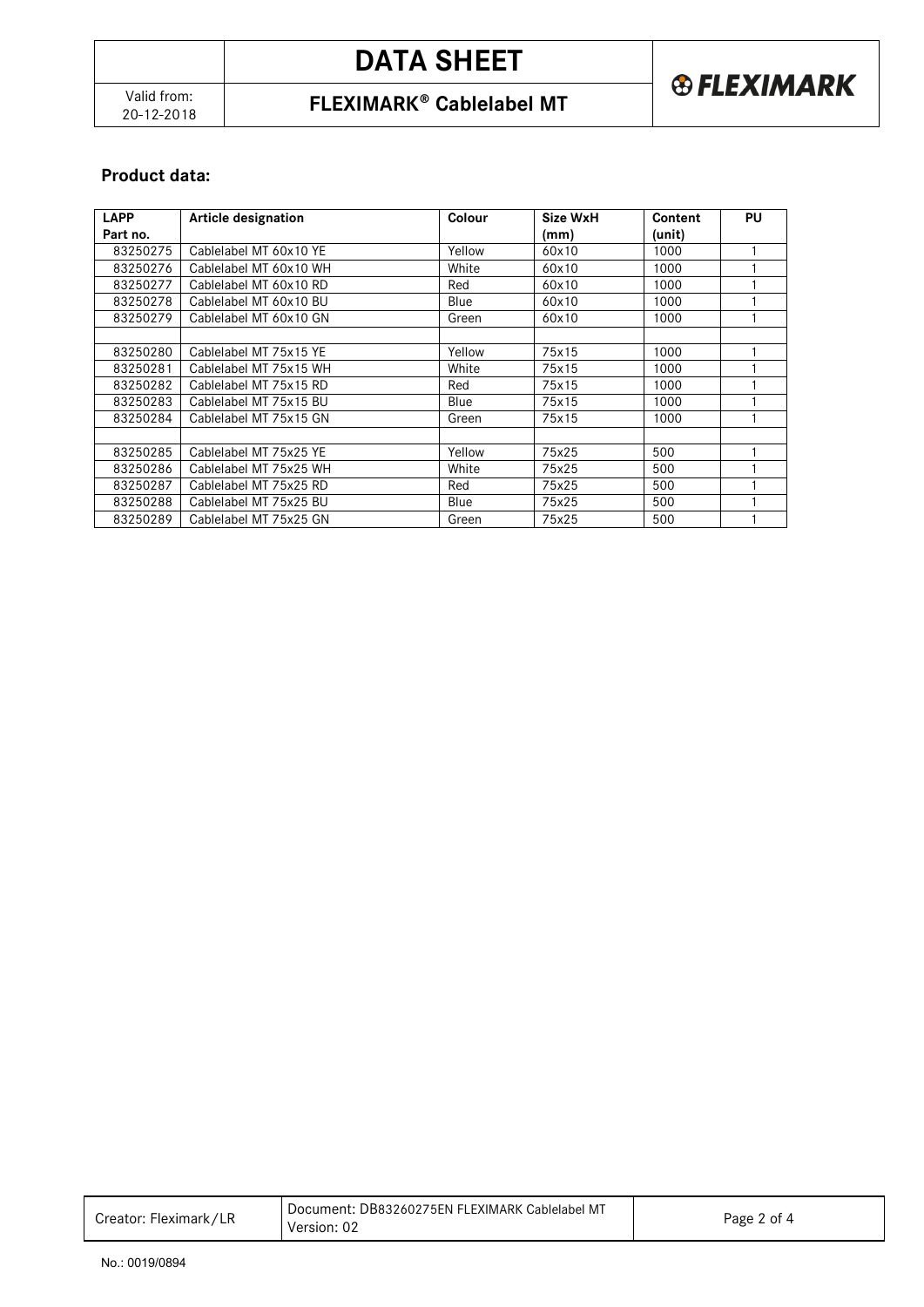## 20-12-2018 **FLEXIMARK Cablelabel MT**

## **Physical data**

| <b>Properties</b>          | <b>Test Method</b> | <b>Typical Value</b>    |
|----------------------------|--------------------|-------------------------|
| Tensile strength           | ASTM D 638         | 13 N/mm <sup>2</sup>    |
| <b>Elongation at break</b> | ASTM D 638         | 200%                    |
| Longitudinal change        | <b>ASTM D 2671</b> | ≤+5%,≤-10%              |
| <b>Water absorption</b>    | ASTM D 570         | ≤0.15%                  |
| <b>Specific gravity</b>    | ASTM D 792         | $1.4$ g/cm <sup>3</sup> |

Electrical

| Properties                | Test Method | Typical value                |
|---------------------------|-------------|------------------------------|
| Dielectric strength       | ASTM D 2671 | . 20 kV/mm <sup>2</sup>      |
| <b>Volume resistivity</b> | ASTM D 257  | 10 <sup>14</sup> $\Omega$ cm |

| Chemical                   |                    |                      |
|----------------------------|--------------------|----------------------|
| Properties                 | Test method        | <b>Typical value</b> |
| <b>Fungus resistance</b>   | AMS-DTL-7444       | Inert, no growth     |
| <b>Chemical resistance</b> | AMS-DTL-23053/5    | Good                 |
| <b>Copper corrosion</b>    | ASTM D 2671B       | No corrosion         |
| Oxygen index               | <b>ASTM D 2863</b> | 36%                  |

| Thermal                                  |                     |                                     |
|------------------------------------------|---------------------|-------------------------------------|
| Properties                               | Test method         | <b>Typical value</b>                |
| Heat shock 4 hours at<br>$175^{\circ}$ C | <b>ASTM D 2671</b>  | No dripping, cracking or<br>flowing |
| Heat aging 168 hours<br>at 150°C         | ASTM D 638          | Elongation 100%                     |
| Low temperature<br>flexibility -30°C     | <b>ASTM D 2671C</b> | No cracking                         |
| Flammability                             | ASTM D 635          | Pass » flame retardant              |

#### **Smoke density**

| <b>Standards</b>                   | Flame<br>propagation           | Toxicity                         | Smoke<br>density    | Low<br>Oxygen<br>Index |
|------------------------------------|--------------------------------|----------------------------------|---------------------|------------------------|
| <b>BS 6853</b>                     | ISO 4589-2 Annex               | BS 6853 Ap. B1<br>or NF X-70-100 | BS 6853 D8.3        | ISO 4589-              |
| <b>NF F-16 101</b>                 | NF T 51-071 & NF<br>$C$ 20-455 | NF X 70-100                      | NF X 10-702         | ISO 4589-              |
| NFPA130                            | <b>ASTM 162</b>                | <b>BSS 7239</b>                  | <b>ASTM 662</b>     |                        |
| EN 45545-2                         | DIN 60332-1-2                  | NF X 70-100<br>$600^{\circ}$ C   | EN 61034-2          | ISO 4589-<br>2         |
| DIN 5510-2                         | <b>DIN 54837</b>               | <b>DIN ISO 5659</b>              | <b>DIN ISO 5659</b> |                        |
| <b>UNICEI</b><br>11170-3 cl<br>LR4 | ISO 11925-2:2010               | NF X 70-100                      | NF X 10-702         |                        |

| Creator: Fleximark/LR | Document: DB83260275EN FLEXIMARK Cablelabel MT<br>Version: 02 | Page 3 of 4 |
|-----------------------|---------------------------------------------------------------|-------------|
|-----------------------|---------------------------------------------------------------|-------------|